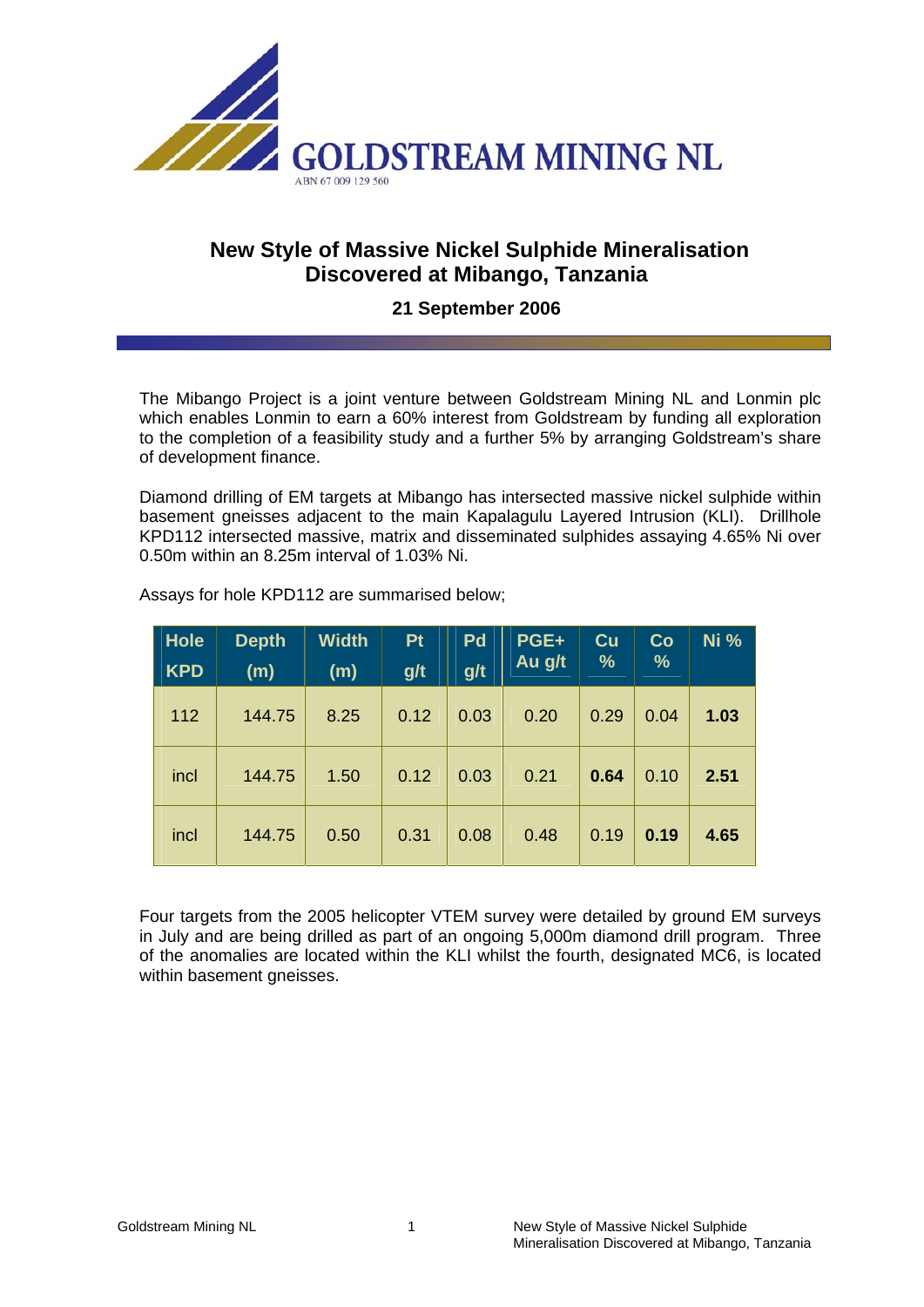

Figure 1: Location of EM anomaly MC6

Anomaly MC6 was originally detected as a single line VTEM anomaly. Two lines of ground EM confirmed the presence of a strong conductor with a  $70^{\circ}$  dip, 80m below surface, extending 270m along strike, and 220m down dip. Drillholes KPD112 and KPD122 were designed to intersect the conductor at 140m and 250m down hole depths respectively. Both holes intersected gabbro norite hosted nickel sulphide mineralisation (Photo 1 and 2).



Photo 1: KPD112 - Gabbro norite hosted blebby & disseminated sulphide